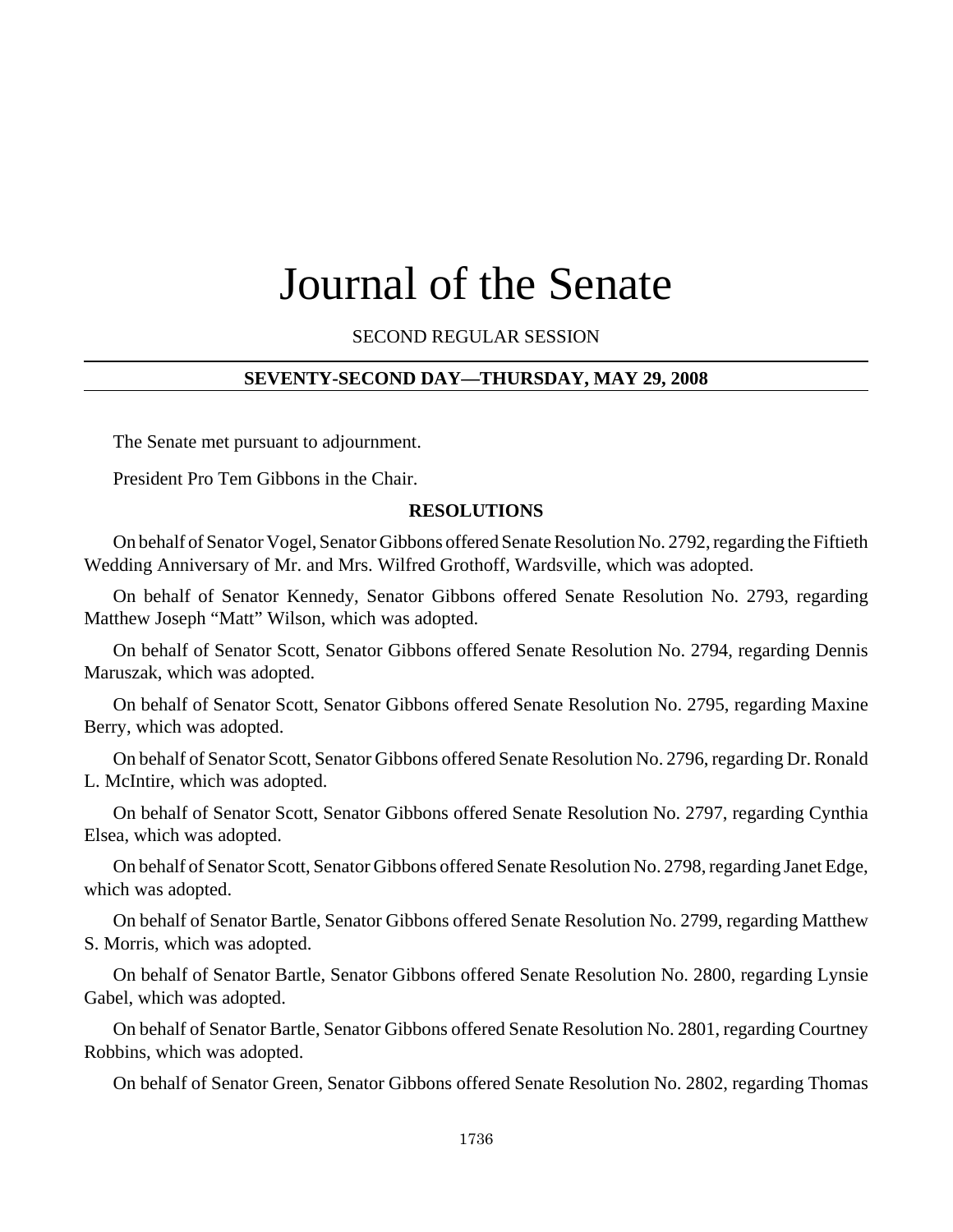F. Ley, Florissant, which was adopted.

On behalf of Senator Vogel, Senator Gibbons offered Senate Resolution No. 2803, regarding Eric Frazee, which was adopted.

On behalf of Senator Vogel, Senator Gibbons offered Senate Resolution No. 2804, regarding Theresa Bisges, Jefferson City, which was adopted.

On behalf of Senator Champion, Senator Gibbons offered Senate Resolution No. 2805, regarding Karen Kramer and the nursing staff of CoxHealth, Springfield, which was adopted.

On behalf of Senator Lager, Senator Gibbons offered Senate Resolution No. 2806, regarding Caroline Pelton, which was adopted.

On behalf of Senator Lager, Senator Gibbons offered Senate Resolution No. 2807, regarding Eldon Maxwell, which was adopted.

On behalf of Senator Lager, Senator Gibbons offered Senate Resolution No. 2808, regarding the Twenty-fifth Wedding Anniversary of Mr. and Mrs. Fred A. Ray, Sheridan, which was adopted.

On behalf of Senator Lager, Senator Gibbons offered Senate Resolution No. 2809, regarding Frank Woodruff Buckles, Charles Town, West Virginia, which was adopted.

On behalf of Senator Wilson, Senator Gibbons offered Senate Resolution No. 2810, regarding Audrey Bullard, Kansas City, which was adopted.

On behalf of Senator Crowell, Senator Gibbons offered Senate Resolution No. 2811, regarding Crystal Renee Kennon, Marquand, which was adopted.

On behalf of Senator Crowell, Senator Gibbons offered Senate Resolution No. 2812, regarding Randi Edwards, Marquand, which was adopted.

On behalf of Senator Crowell, Senator Gibbons offered Senate Resolution No. 2813, regarding Paul H. Guard, Jr., which was adopted.

On behalf of Senator Crowell, Senator Gibbons offered Senate Resolution No. 2814, regarding Cory Raymond King, Fredericktown, which was adopted.

On behalf of Senator Crowell, Senator Gibbons offered Senate Resolution No. 2815, regarding Tricia Ward, Fredericktown, which was adopted.

On behalf of Senator Crowell, Senator Gibbons offered Senate Resolution No. 2816, regarding Chelsea Morris, Marble Hill, which was adopted.

On behalf of Senator Crowell, Senator Gibbons offered Senate Resolution No. 2817, regarding Samantha Holland, Marble Hill, which was adopted.

Senator Gibbons offered Senate Resolution No. 2818, regarding Nicholas Scott Simone, Fenton, which was adopted.

On behalf of Senator Dempsey, Senator Gibbons offered Senate Resolution No. 2819, regarding Dr. David M. McAlpin, Saint Peters, which was adopted.

On behalf of Senator Engler, Senator Gibbons offered Senate Resolution No. 2820, regarding Reverend George W. Galovich, Potosi, which was adopted.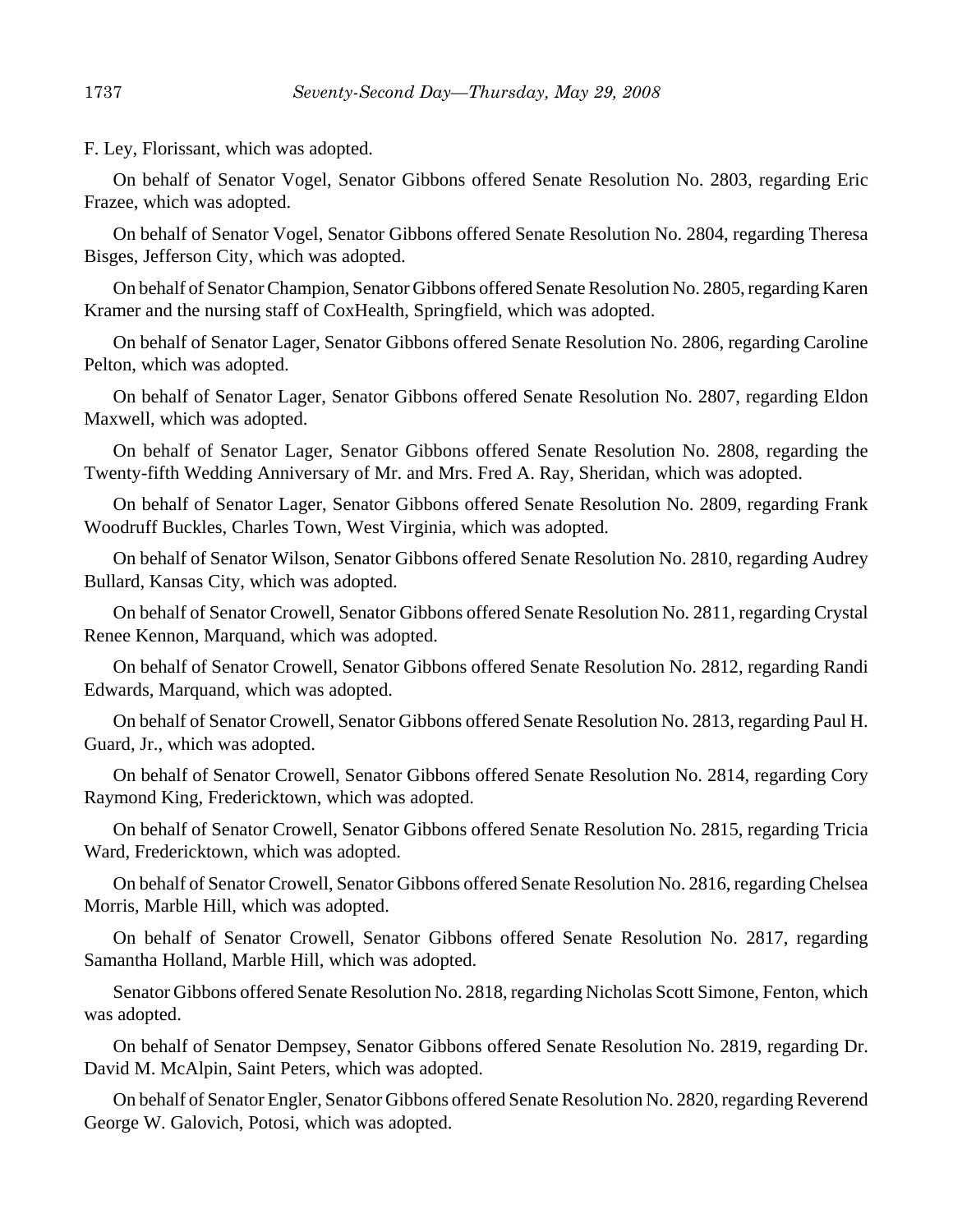On behalf of Senator Kennedy, Senator Gibbons offered Senate Resolution No. 2821, regarding Pamela Brown, St. Louis, which was adopted.

On behalf of Senator Vogel, Senator Gibbons offered Senate Resolution No. 2822, regarding Bhaskaran John, Jefferson City, which was adopted.

On behalf of Senator Barnitz, Senator Gibbons offered Senate Resolution No. 2823, regarding Elizabeth Corinne Kelsey, Hermann, which was adopted.

On behalf of Senator Barnitz, Senator Gibbons offered Senate Resolution No. 2824, regarding Jayme Helen Murphy, Hermann, which was adopted.

On behalf of Senator Wilson, Senator Gibbons offered Senate Resolution No. 2825, regarding Phi Delta Kappa's 68th Midwest Regional Conference, which was adopted.

On behalf of Senator Mayer, Senator Gibbons offered Senate Resolution No. 2826, regarding Mark Plummer, which was adopted.

On behalf of Senator Mayer, Senator Gibbons offered Senate Resolution No. 2827, regarding Deborah J. Grimes, Matthews, which was adopted.

On behalf of Senator Champion, Senator Gibbons offered Senate Resolution No. 2828, regarding Mathew Thomas Heatherly, Springfield, which was adopted.

## **REPORTS OF STANDING COMMITTEES**

On behalf of Senator Shields, Chairman of the Committee on Rules, Joint Rules, Resolutions and Ethics, Senator Gibbons submitted the following reports:

Mr. President: Your Committee on Rules, Joint Rules, Resolutions and Ethics, to which were referred **SJR 45**; **CCS** for **HCS** for **SS** for **SCS** for **SB 711**; **SS** for **SCS** for **SBs 714**, **933**, **899** and **758**; **CCS** for **HCS No. 2** for **SS** for **SCS** for **SB 718**; **CCS No. 2** for **HCS** for **SCS** for **SB 720**; **CCS** for **HCS** for **SCS** for **SB 724**; **HCS** for **SB 733**; **SB 748**; **HCS** for **SCS** for **SBs 753**, **728**, **906** and **1026**; **CCS** for **HCS** for **SCS** for **SB 765**; **SS** for **SCS** for **SB 768**; **SCS** for **SB 788**; **SB 801**; **SCS** for **SB 806**; **HCS** for **SS** for **SCS** for **SBs 818** and **795**; **HCS** for **SCS** for **SB 830**; **SB 839**; **SCS** for **SB 850**; **HCS** for **SB 863**; **SCS** for **SB 873**; **SB 896**; **HCS** for **SCS** for **SB 907**; **CCS** for **HCS** for **SCS** for **SBs 930** and **947**; **CCS** for **HCS** for **SS** for **SCS** for **SB 931**; **HCS** for **SB 932**; **SB 936**; **HCS** for **SCS** for **SB 939**; **SCS** for **SB 951**; **SB 956**; **HCS** for **SB 958**; **SB 979**; **SB 980**; **SB 991**; **SB 999**; **HCS** for **SB 1002**; **SCS** for **SB 1009**; **SB 1016**; **HCS** for **SCS** for **SB 1033**; **SB 1038**; **HCS** for **SCS** for **SB 1039**; **SCS** for **SB 1040**; **SCS** for **SB 1044**; **SB 1061**; **CCS** for **SB 1068**; **SB 1073**; **HCS** for **SCS** for **SB 1081**; **SCS** for **SB 1105**; **HCS** for **SCS** for **SB 1131**; **SCS** for **SB 1139**; **HCS** for **SB 1140**; **SCS** for **SB 1150**; **SCS** for **SB 1168**; **HCS** for **SCS** for **SB 1170**; **SB 1177**; **CCS** for **HCS** for **SCS** for **SBs 1181**, **1100**, **1262** and **1263**; **SB 1187**; **SB 1190**; and **SCS** for **SB 1235**, begs leave to report that it has examined the same and finds that the joint resolution and bills have been duly enrolled and that the printed copies furnished the Senators are correct.

#### **SIGNING OF BILLS**

The President Pro Tem announced that all other business would be suspended and **SJR 45**; **CCS** for **HCS** for **SS** for **SCS** for **SB 711**; **SS** for **SCS** for **SBs 714**, **933**, **899** and **758**; **CCS** for **HCS No. 2** for **SS** for **SCS** for **SB 718**; **CCS No. 2** for **HCS** for **SCS** for **SB 720**; **CCS** for **HCS** for **SCS** for **SB 724**; **HCS** for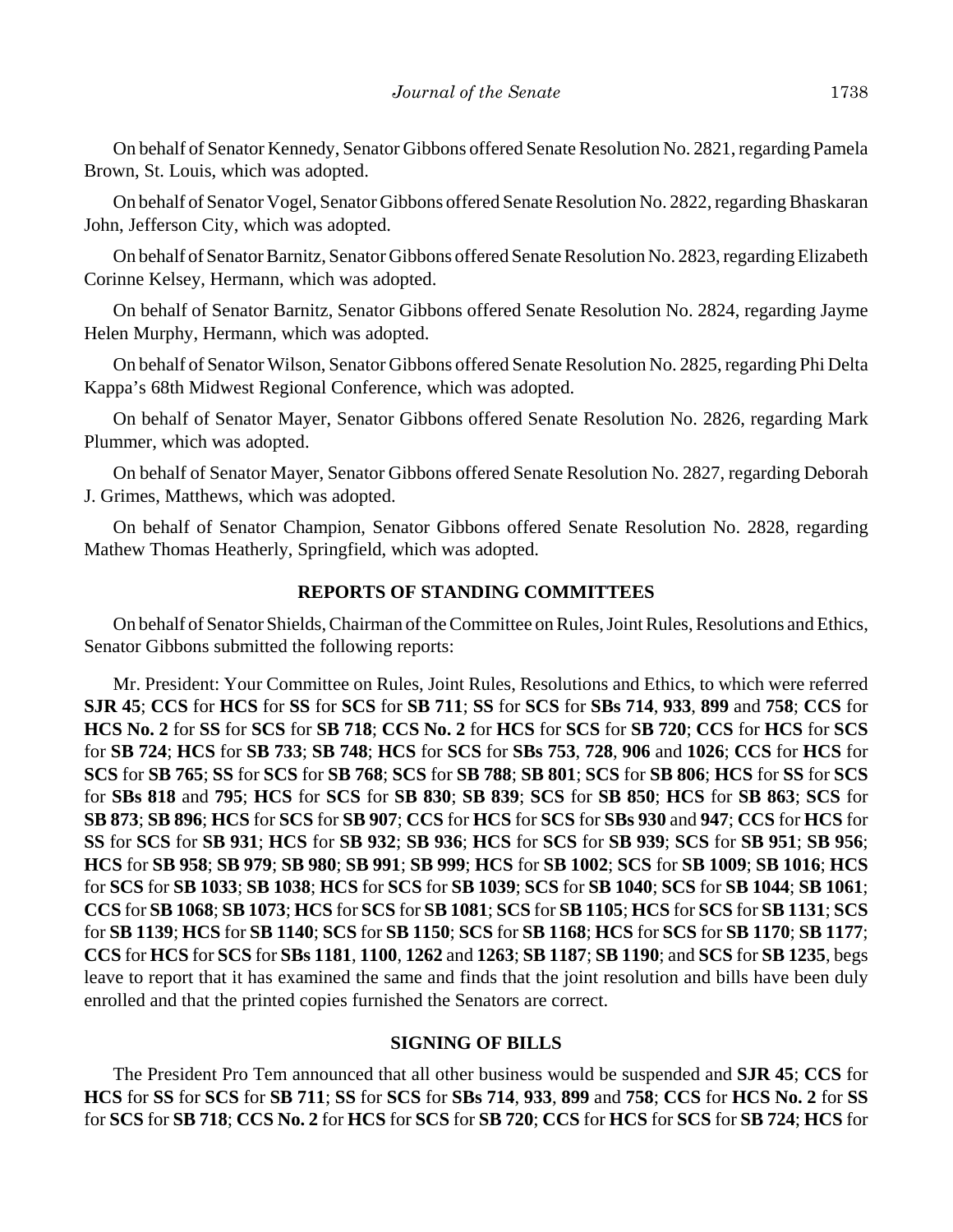**SB 733**; **SB 748**; **HCS** for **SCS** for **SBs 753**, **728**, **906** and **1026**; **CCS** for **HCS** for **SCS** for **SB 765**; **SS** for **SCS** for **SB 768**; **SCS** for **SB 788**; **SB 801**; **SCS** for **SB 806**; **HCS** for **SS** for **SCS** for **SBs 818** and **795**; **HCS** for **SCS** for **SB 830**; **SB 839**; **SCS** for **SB 850**; **HCS** for **SB 863**; **SCS** for **SB 873**; **SB 896**; **HCS** for **SCS** for **SB 907**; **CCS** for **HCS** for **SCS** for **SBs 930** and **947**; **CCS** for **HCS** for **SS** for **SCS** for **SB 931**; **HCS** for **SB 932**; **SB 936**; **HCS** for **SCS** for **SB 939**; **SCS** for **SB 951**; **SB 956**; **HCS** for **SB 958**; **SB 979**; **SB 980**; **SB 991**; **SB 999**; **HCS** for **SB 1002**; **SCS** for **SB 1009**; **SB 1016**; **HCS** for **SCS** for **SB 1033**; **SB 1038**; **HCS** for **SCS** for **SB 1039**; **SCS** for **SB 1040**; **SCS** for **SB 1044**; **SB 1061**; **CCS** for **SB 1068**; **SB 1073**; **HCS** for **SCS** for **SB 1081**; **SCS** for **SB 1105**; **HCS** for **SCS** for **SB 1131**; **SCS** for **SB 1139**; **HCS** for **SB 1140**; **SCS** for **SB 1150**; **SCS** for **SB 1168**; **HCS** for **SCS** for **SB 1170**; **SB 1177**; **CCS** for **HCS** for **SCS** for **SBs 1181**, **1100**, **1262** and **1263**; **SB 1187**; **SB 1190**; and **SCS** for **SB 1235**, having passed both branches of the General Assembly, would be read at length by the Secretary, and if no objections be made, the joint resolution and bills would be signed by the President Pro Tem to the end that they may become law. No objections being made, the joint resolution and bills were so read by the Secretary and signed by the President Pro Tem.

Also,

The President Pro Tem announced that all other business would be suspended and **HB 2001**; **CCS** for **SCS** for **HCS** for **HB 2002**; **CCS** for **SCS** for **HCS** for **HB 2003**; **CCS** for **SCS** for **HB 2004**; **CCS** for **SCS** for **HCS** for **HB 2005**; **CCS** for **SCS** for **HCS** for **HB 2006**; **CCS** for **SCS** for **HCS** for **HB 2007**; **CCS** for **SCS** for **HCS** for **HB 2008**; **CCS** for **SCS** for **HCS** for **HB 2009**; **CCS** for **SCS** for **HCS** for **HB 2010**; **CCS** for **SCS** for **HCS** for **HB 2011**; **CCS** for **SCS** for **HCS** for **HB 2012**; **CCS** for **SCS** for **HCS** for **HB 2013**; **HCS** for **HB 2016**; **CCS** for **SCS** for **HCS** for **HB 2023**; **SCS** for **HB 1311**; **HB 1313**; **HCS** for **HB 1341**; **HB 1354**; **HB 1368**; **HCS** for **HB 1380**; **SS** for **SCS** for **HB 1384** and **HB 2157**; **HB 1419**; **SCS** for **HB 1422**; **HB 1426**; **SCS** for **HB 1450**; **HB 1469**; **CCS** for **SS** for **HCS** for **HBs 1549**, **1771**, **1395** and **2366**; **SS** for **HCS** for **HB 1550**; **SCS** for **HB 1570**; **HCS** for **HB 1575**; **HB 1608**; **HB 1628**; **SCS** for **HB 1640**; **HB 1670**; **SS** for **HB 1678**; **SCS** for **HB 1689**; **SCS** for **HCS** for **HB 1690**; **HB 1710**; **SCS** for **HCS** for **HB 1715**; **SS** for **SCS** for **HCS** for **HB 1779**; **HB 1784**; **SS** for **HCS** for **HB 1790**; **HB 1791**; **SCS** for **HCS** for **HB 1804**; **SCS** for **HCS** for **HB 1807**; **HB 1828**; **HB 1849**; **HB 1869**; **HB 1881**; **SCS** for **HCS** for **HB 1883**; **HB 1887**; **HCS** for **HB 1888**; **HCS** for **HB 1893**; **SCS** for **HB 1946**; **HB 1952**; **HB 1970**; **SCS** for **HCS** for **HB 2034**; **HCS** for **HB 2036**; **SCS** for **HCS** for **HB 2041**; **SCS** for **HB 2047**; **SCS** for **HCS** for **HB 2048**; **SS** for **SCS** for **HCS** for **HB 2058**; **SCS** for **HB 2065**; **SCS** for **HCS** for **HB 2188**; **SS** for **SCS** for **HB 2191**; **HB 2213**; **CCS** for **SS** for **SCS** for **HB 2224**; **HB 2233**; and **HCS** for **HB 2360**, having passed both branches of the General Assembly, would be read at length by the Secretary, and if no objections be made, the bills would be signed by the President Pro Tem to the end that they may become law. No objections being made, the bills were so read by the Secretary and signed by the President Pro Tem.

## **BILLS DELIVERED TO THE GOVERNOR**

**CCS** for **HCS** for **SS** for **SCS** for **SB 711**; **SS** for **SCS** for **SBs 714**, **933**, **899** and **758**; **CCS** for **HCS No. 2** for **SS** for **SCS** for **SB 718**; **CCS No. 2** for **HCS** for **SCS** for **SB 720**; **CCS** for **HCS** for **SCS** for **SB 724**; **HCS** for **SB 733**; **SB 748**; **HCS** for **SCS** for **SBs 753**, **728**, **906** and **1026**; **CCS** for **HCS** for **SCS** for **SB 765**; **SS** for **SCS** for **SB 768**; **SCS** for **SB 788**; **SB 801**; **SCS** for **SB 806**; **HCS** for **SS** for **SCS** for **SBs 818** and **795**; **HCS** for **SCS** for **SB 830**; **SB 839**; **SCS** for **SB 850**; **HCS** for **SB 863**; **SCS** for **SB 873**; **SB 896**; **HCS** for **SCS** for **SB 907**; **CCS** for **HCS** for **SCS** for **SBs 930** and **947**; **CCS** for **HCS** for **SS** for **SCS** for **SB 931**; **HCS** for **SB 932**; **SB 936**; **HCS** for **SCS** for **SB 939**; **SCS** for **SB 951**; **SB 956**; **HCS** for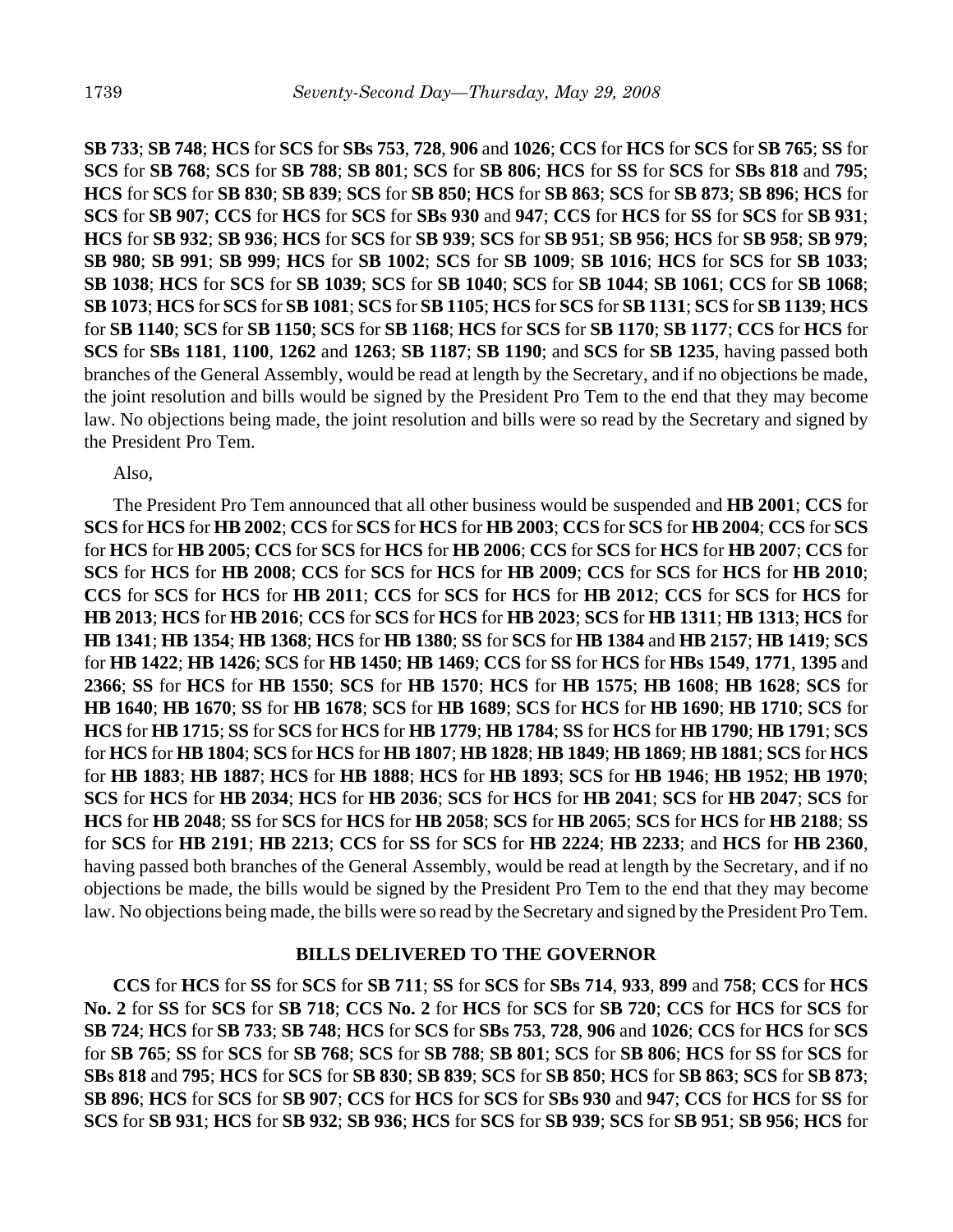**SB 958**; **SB 979**; **SB 980**; **SB 991**; **SB 999**; **HCS** for **SB 1002**; **SCS** for **SB 1009**; **SB 1016**; **HCS** for **SCS** for **SB 1033**; **SB 1038**; **HCS** for **SCS** for **SB 1039**; **SCS** for **SB 1040**; **SCS** for **SB 1044**; **SB 1061**; **CCS** for **SB 1068**; **SB 1073**; **HCS** for **SCS** for **SB 1081**; **SCS** for **SB 1105**; **HCS** for **SCS** for **SB 1131**; **SCS** for **SB 1139**; **HCS** for **SB 1140**; **SCS** for **SB 1150**; **SCS** for **SB 1168**; **HCS** for **SCS** for **SB 1170**; **SB 1177**; **CCS** for **HCS** for **SCS** for **SBs 1181**, **1100**, **1262** and **1263**; **SB 1187**; **SB 1190**; and **SCS** for **SB 1235**, after having been duly signed by the Speaker of the House of Representatives in open session, were delivered to the Governor by the Secretary of the Senate.

# **BILLS DELIVERED TO THE SECRETARY OF STATE**

**SJR 45**, after having been duly signed by the Speaker of the House of Representatives in open session, was delivered to the Secretary of State by the Secretary of the Senate.

## **MESSAGES FROM THE GOVERNOR**

The following message was received from the Governor, reading of which was waived:

OFFICE OF THE GOVERNOR STATE OF MISSOURI JEFFERSON CITY 65101

May 21, 2008

TO THE SECRETARY OF THE SENATE 94TH GENERAL ASSEMBLY SECOND REGULAR SESSION STATE OF MISSOURI

Herewith I return to you House Committee Substitute for Senate Committee Substitute for Senate Bills Nos. 1034 & 802 entitled:

AN ACT

To repeal section 407.300, RSMo, and to enact in lieu thereof five new sections relating to scrap metal, with penalty provisions.

On May 21, 2008 I approved said House Committee Substitute for Senate Committee Substitute for Senate Bills Nos. 1034 and 802.

Respectfully submitted, MATT BLUNT Governor

## **COMMUNICATIONS**

President Pro Tem Gibbons submitted the following:

May 29, 2008

Mrs. Terry Spieler Secretary of the Senate State Capitol Jefferson City, MO 65101

Dear Mrs. Spieler:

Pursuant to Senate Rule 31, I am establishing the following Senate Select Committees:

1) **Senate Select Committee on the Missouri Housing Trust Fund** to examine ways to improve on the effectiveness of the Missouri Housing Trust Fund as well as examine means to increase funding thereof.